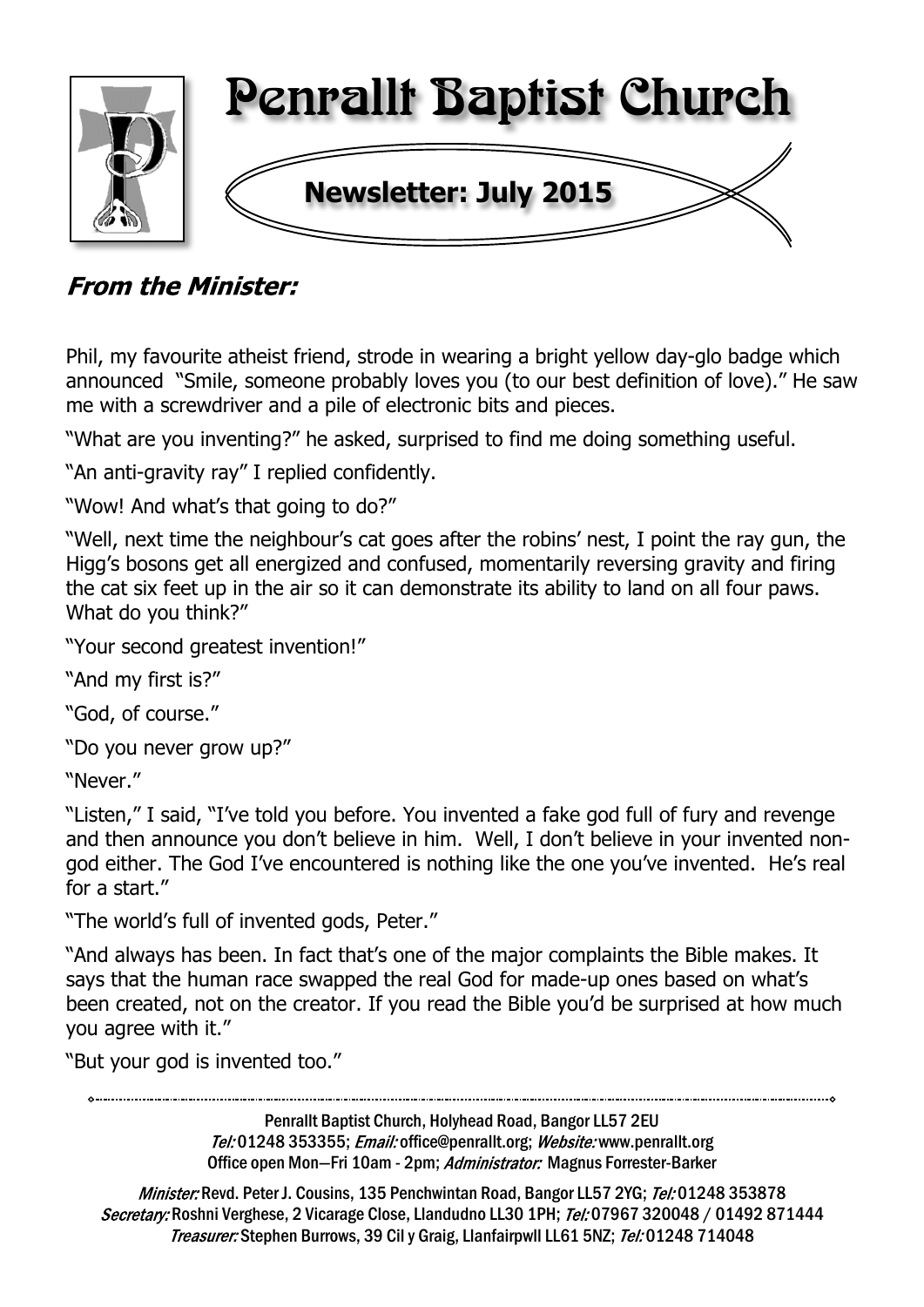"You can't know that until you start looking into it seriously yourself. The fact that the human race is always searching for some kind of spiritual meaning is a pretty good indication that we are hard wired to know God and enjoy him. I agree with you that history is full of invented gods but that just shows our deep longing to put something in place until we find him."

"And then suddenly into history walks . . ."

"Jesus."

"Ah," said Phil, "I should have seen him coming."

"Strangely enough hardly anyone did see him coming. But it makes sense, After so many false starts and false hopes, God intervenes in a big way. Like, Pow! And here is performing miracles, raising the dead, handing down the most radical teaching in history, dying on the cross for the sins of the world and rising from the dead. I don't see how you can ignore him."

"And I don't see how you can believe it."

"Because I have a deep longing for God, Jesus makes sense, and when I turn to him all the spiritual lights come on in my life. It will work for you too. Here's a Bible. Let's start reading it together?"

"Hmm. Maybe not today. Can I have a go with your anti-gravity ray gun?"

"Well, on that point, I was joking."

God bless,

Peter

#### **Our Speakers in June**

**Revd. John Robinson** is an American/naturalized-Welshman who lives in Bangor and works with speakers of the Celtic languages. He is a linguist who specializes in Celtic languages. **Delvin Varghese** is this year's Student Coordinator who will be leaving us in September to pursue a PhD in Newcastle. **Revd. Peter Cousins** is our minister and is the speaker except where otherwise noted.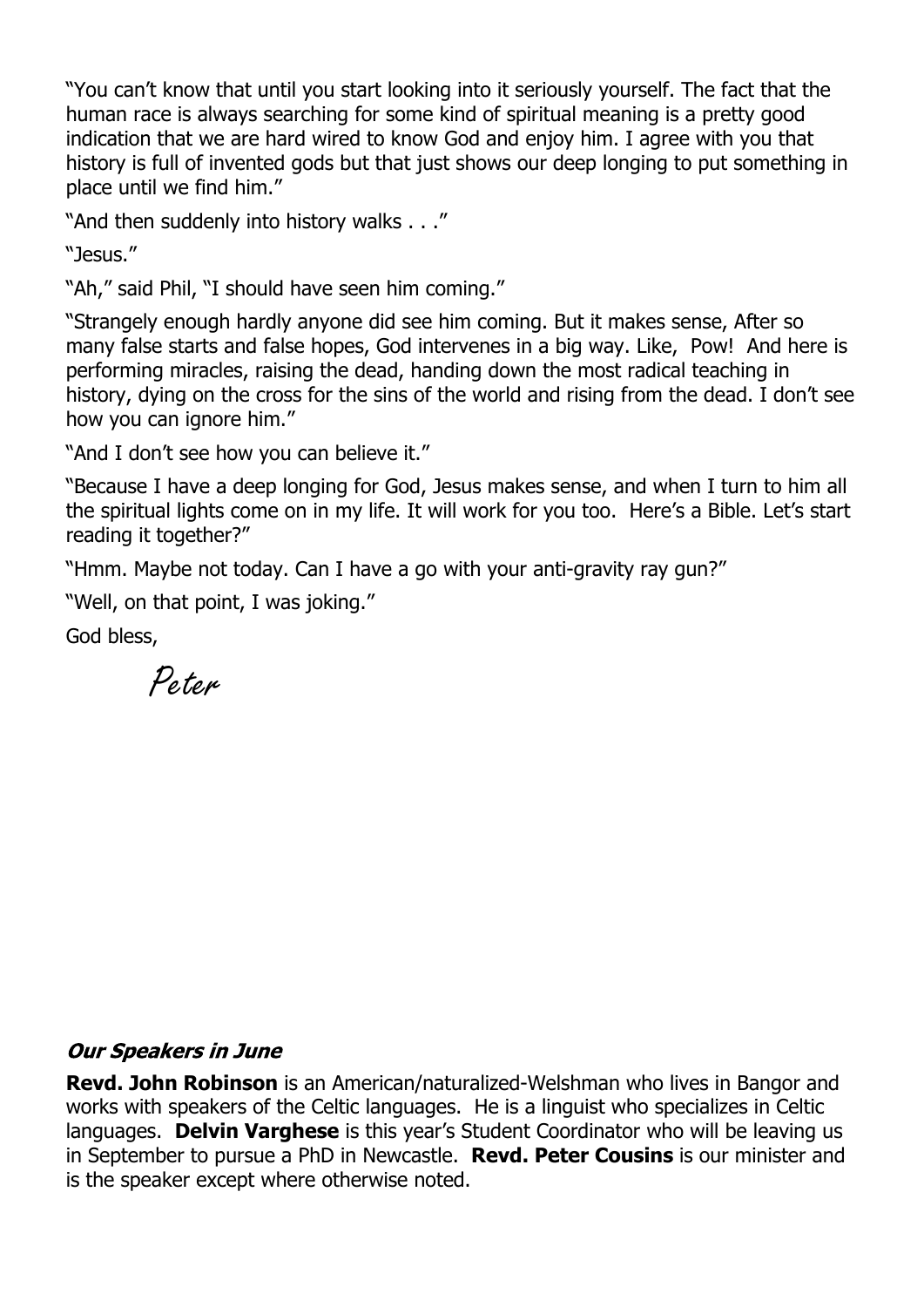## **Services This Month:**

Remember that the evening services in June, July and August begin at 7pm.

| 5 July             |                                                       |                |
|--------------------|-------------------------------------------------------|----------------|
|                    | 10:30am You lose touch with God when you              | Mark 7:1-23    |
| 7:00 <sub>pm</sub> | <b>Communion Service.</b><br>The lonely road of faith | Joshua 14:6-15 |
| 12 July            |                                                       |                |
|                    | 10:30am You can't keep the lid on God's Kingdom       | Mark 7:24-37   |
| 7:00 <sub>pm</sub> | <b>The Book of Promise</b>                            | Joshua 14:1-5  |
| 19 July            |                                                       |                |
| 10:30am            | Speaker: John Robinson.                               |                |
| 7:00 <sub>pm</sub> | Speaker: John Robinson.                               |                |
| 26 July            |                                                       |                |
| $10:30$ am         | Communion Service.                                    |                |
|                    | Going down with Jesus to come up in glory             | Mark 8:22-9:1  |
| 7:00 <sub>pm</sub> | Speaker: Delvin Varghese.                             |                |

## **Dates For Your Diary:**

| (Tuesday 30 June)  |                    | Half-night of prayer for Penrallt (7:30-11:30pm).   |
|--------------------|--------------------|-----------------------------------------------------|
| <b>Wednesday 1</b> | 10:30am            | Men's prayer meeting followed by coffee in Options. |
| <b>Sunday 5</b>    | 2:15 <sub>pm</sub> | Service at Haulfre Residential Home in Llangoed.    |
| <b>Monday 6</b>    | 7:30 <sub>pm</sub> | Church members' meeting.                            |
| Friday 10          | 12pm               | 24 Hours of Prayer in the Cathedral.                |
| <b>Saturday 11</b> | $9:30$ am-1pm      | Bible Unzipped at Rhos-on-Sea URC.                  |
| <b>Sunday 12</b>   | 3:00 <sub>pm</sub> | Praise on the Pier with Cytûn (Churches Together)   |
| <b>Monday 13</b>   | 2:00 <sub>pm</sub> | Pastoral Care Team meeting.                         |
| <b>Monday 20</b>   | 10:30am            | Church walk.                                        |
| <b>Saturday 25</b> | 12:00pm            | Wedding of Siân Morgan and Al Rowlands at Penrallt. |
| <b>Monday 27</b>   | 7:30 <sub>pm</sub> | Missions Group meeting.                             |
| <b>Friday 31</b>   | 7:30 <sub>pm</sub> | Half-night of prayer for Penrallt.                  |

Please see the Noticeboard section of this newsletter for more about many of these events.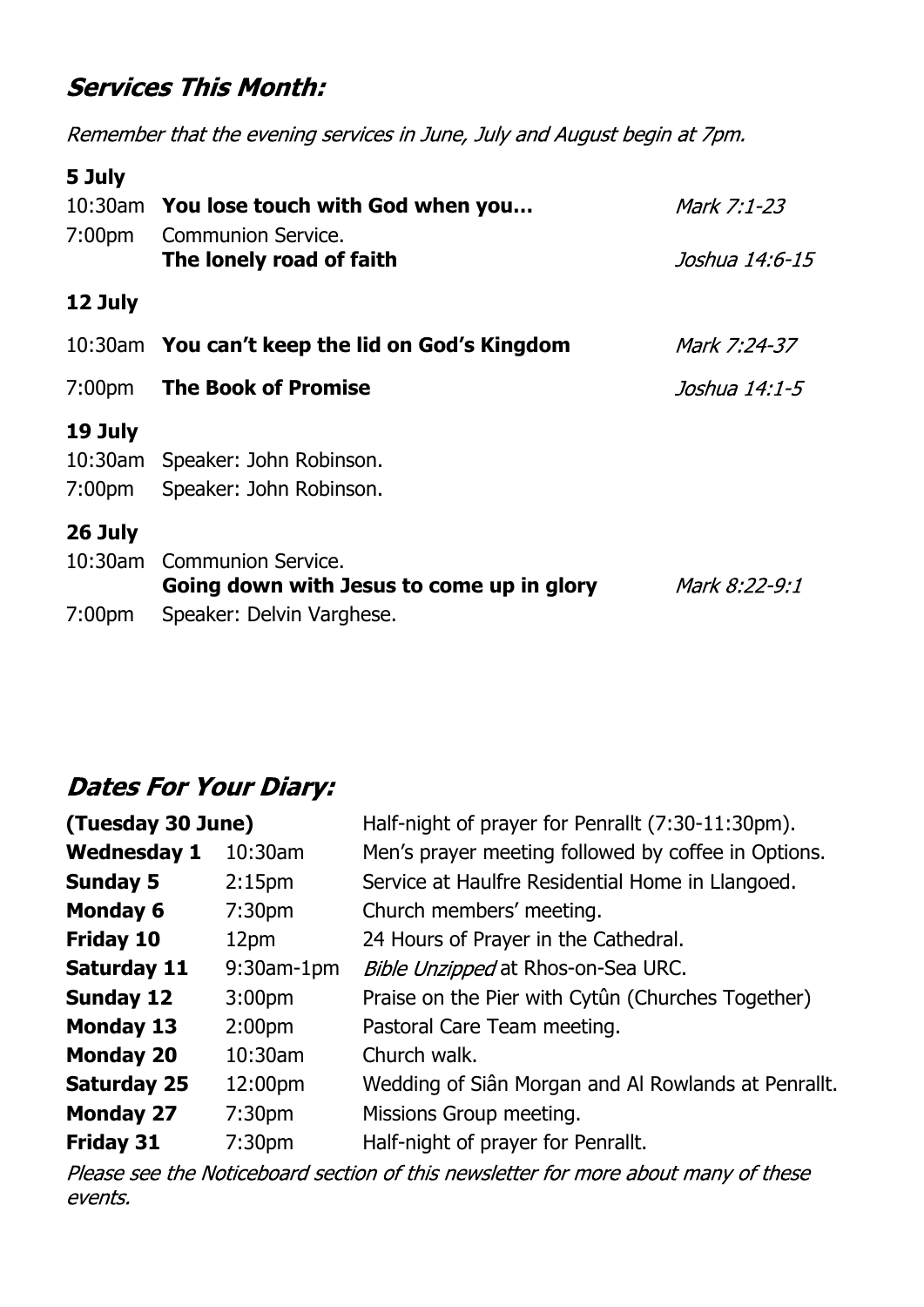## **News of People:**

**Mel Worsnip** is home from hospital but very unwell and struggles to leave the house. **Ian Kelso** has begun radiotherapy. **Mandy Shanks** continues to battle with her infirmities. **Jean Browne** has just moved into a nursing home; if you wish to send her a card, the address is St Luke's Nursing Home, 35 Main Street, Scothern, Lincoln, LN2 2UJ. **Tony Mason** is still very unsteady on his feet. Please remember all these in your prayers.

### **Children's Birthdays in July:**

| 5 <sup>th</sup> : Cadi Evans | 16 <sup>th</sup> : Georgina Osborne |
|------------------------------|-------------------------------------|
| 19th: Katherine Adams        | 22 <sup>nd</sup> : Llinos Davies    |

# **Weekday Events:**

Please check with the contact people when there are meetings this month. HG = Home Group

| <b>Day</b> | <b>Time</b>        | <b>Details</b>                                  | <b>Contacts</b>                            |
|------------|--------------------|-------------------------------------------------|--------------------------------------------|
| <b>Tue</b> | 8:00pm             | HG, Nilgiri                                     | Joan Beer (353874)                         |
| <b>Tue</b> | 7:30 <sub>pm</sub> | HG Tyddyn Isaf<br>(Menai Bridge)                | <b>Magnus Forrester-Barker</b><br>(717570) |
| <b>Wed</b> | 2:00 <sub>pm</sub> | HG, Carers                                      | Carol Morris (208407)                      |
| <b>Wed</b> | 7:30 <sub>pm</sub> | HG, Bethesda                                    | Jon & Deb Stammers (602868)                |
| <b>Wed</b> | 7:30 <sub>pm</sub> | HG, Nomads                                      | Susan Cousins (353878)                     |
| <b>Thu</b> | $10:30$ am         | HG, Llanfairpwll (am)                           | Sue & Lawrence Moss (713793)               |
| <b>Thu</b> | 7:30 <sub>pm</sub> | HG, Llanfairpwll (pm)                           | Sue & Lawrence Moss (713793)               |
| <b>Fri</b> | 10:30am-12pm       | <b>Cheeky Monkeys</b><br>(parent/toddler group) | Joan Rymer (713003)                        |
| Fri        |                    | 10:30am-12:30pm   HG, Maes y Dref (am)          | Anne Collis (353173)                       |
| <b>Sat</b> | 8:30am             | <b>Prayer Meeting</b>                           |                                            |

# Noticeboard:

#### **◊ Beacons of Prayer**

Lynn Green, the General Secretary of the Baptist Union of Great Britain, has recently been on the receiving end of a powerful spiritual experience. She is blogging about it and invites you to join in her call to prayer. Here is the link:

http://www.baptist.org.uk/Groups/260844/Beacons\_of\_Prayer.aspx And while you are on online, don't forget to visit Jenni Entrican's Daring Greatly Facebook page (https://www.facebook.com/groups/930158327006514/).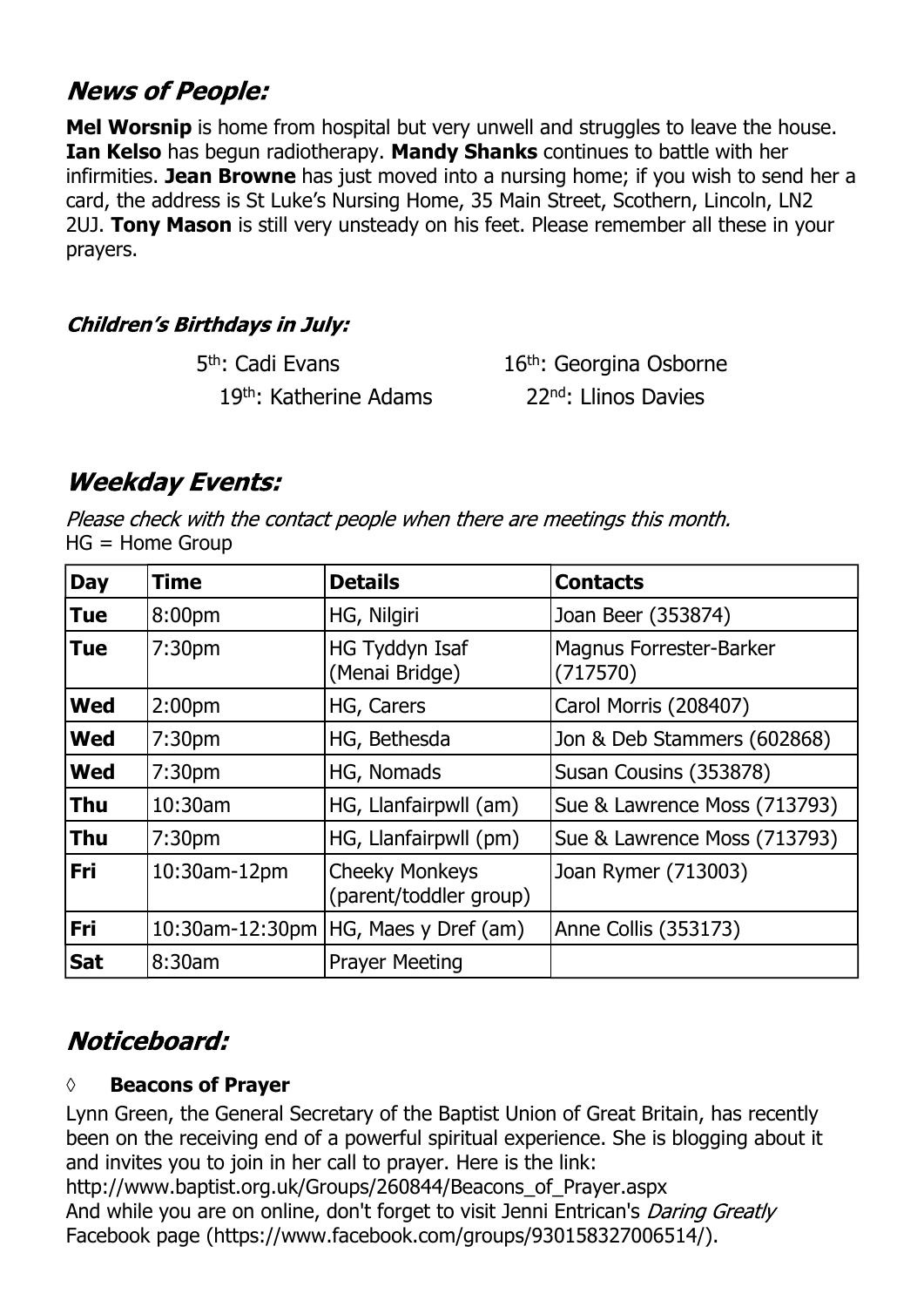#### *◊* **Bible Unzipped**

Saturday 11th July

 $9:30$ am

Bible Unzipped aims to unpack Scripture with those interested in learning more than can be offered in a Sunday sermon. It also equips those leading in the church with some tools for studying and teaching from the Bible. We meet monthly on the second Saturday morning at Rhos-on-Sea URC from 9:30am to 1pm. Each morning includes three sessions. The course is free. This month: Learning to Love Proverbs (part 2) (by Peter Cousins), How to listen to a sermon by Rob Beamish and The Bible Text (part 2) (by Julia Bartholomew).

#### **◊ Car Parking**

Free parking is available on Sundays in Fron Heulog (the School of Healthcare Sciences) behind the Catholic church. The car park next door to Penrallt is now pay & display with no special rates for the disabled. Morrisons are happy for you to park in their car park on Sunday mornings and do your shopping after the service provided you register your car registration number at their information desk beforehand. Morrisons say they switch the cameras off to make the car park available to us on Sunday/weekday evenings after 6pm. Please note that the private pay and display car park next to the church often shuts at 6pm.

#### **◊ Church Lunch**

We will host a church lunch on **Sunday 5th July**. Please bring enough buffet style 'finger food' for yourselves and one or two others.

#### *◊* **Church Walk**

Monday 20th July

 $10:30$ am

This month we meet at the car park on Traeth Lligwy beach (SH495870), to start the Mynydd Bodafon circular walk, about 7 miles long. This is a lovely route, taking in all the walking environments that the island offers – coast, mountain, woodland forest and farmland.

#### **◊ Half Nights of Prayer for Penrallt**

We are holding 3 half-nights of prayer to help us seek God's guidance for the future direction of Penrallt's ministry. Tuesday 30th June, Friday 31st July, Monday 31st August, 7:30 - 11:30pm; please come for as long as you can but feel free to come and go as you need to.

#### *◊* **Men's Prayer Meeting** Wednesday 1st July  $10:30$ am

Time spent in prayer will be followed by coffee in Options. All are welcome to join us.

#### **◊ Pastoral Help**

If you have pastoral concerns please contact Peter or one of the other members of the Pastoral Care team: Pat Borlace 713146; Adrienne Ferrada; Geoff Moore 410582; Judy Stammers 364394; Helen Thomas 600174.

◊ **The Prayer Room…** is open before and after the service for quiet prayer. Penrallt is a place of prayer, so make use of this sacred space.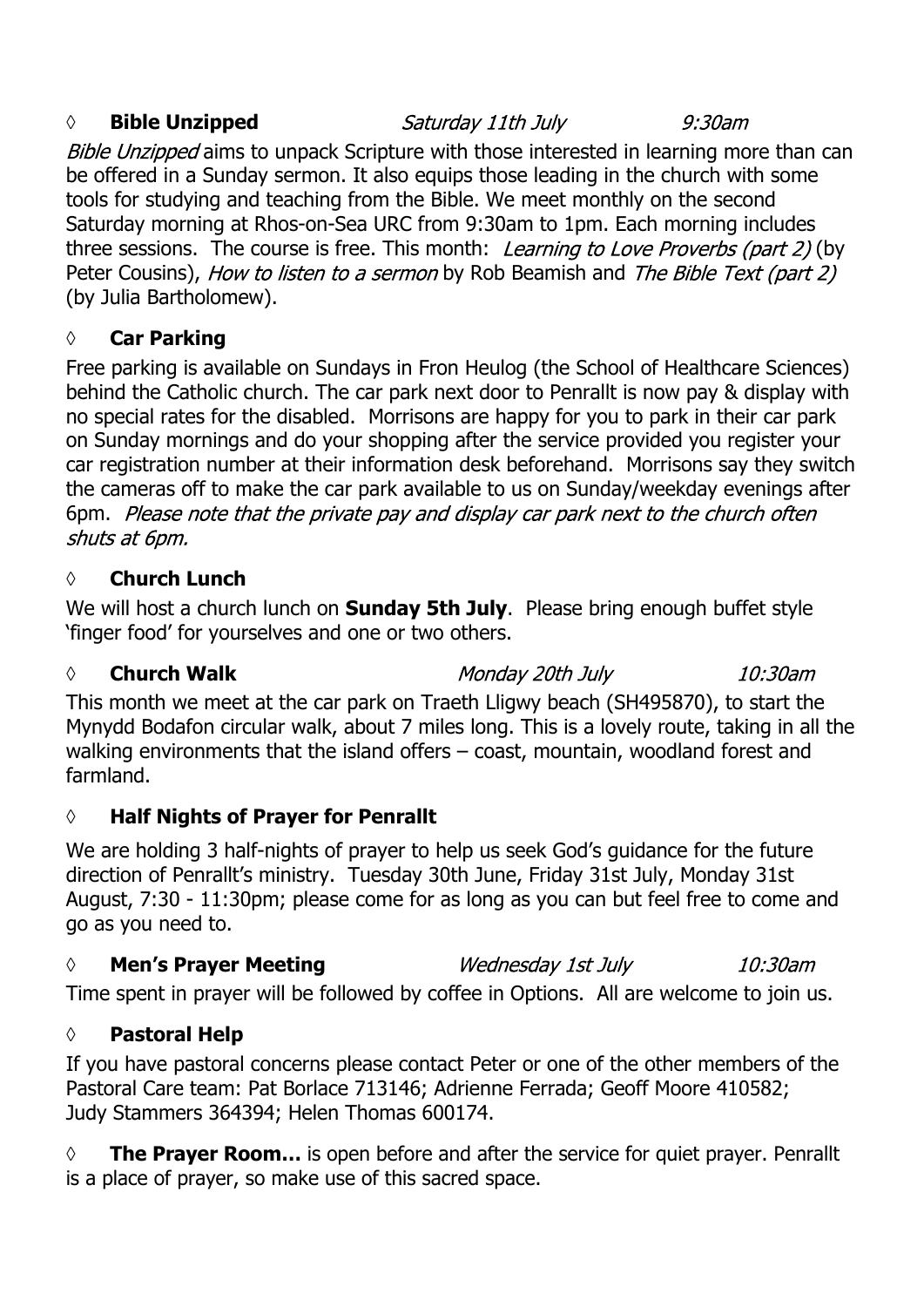#### **◊ Pray for Penrallt Every Day**

We believe in prayer and encourage people to pray. You can send prayer request to our electronic diary via office@penrallt.org (there are also prayer cards in the church porch that you can fill in). Better still, you can receive the prayer diary straight to your inbox every Monday by emailing the office now and requesting to be put on the list. And for more immediate sharing and response in prayer why not search on Facebook for Penrallt Prayer Point and send a request to join our group dedicated to prayer.

#### **◊ Rough Sleepers**

The church's policy is not to give money directly to the rough sleepers in Upper Bangor. Be warned that some of them can be aggressive. You will find brown envelopes in the porch for a gift that will buy meal vouchers which are distributed to rough sleepers by the Cathedral. So far Penrallt has contributed £5,455 to this scheme.

#### **◊ Sunday Afternoon Services**

We visit residential homes in the area once a month on a Sunday afternoon, alternating between Haulfre (in Llangoed, on Anglesey, starting at 2:15pm) and Plas Garnedd (in Llanberis, starting at 2:45pm), usually on the first Sunday. This month we are due to visit Haulfre on **Sunday 5th July** (please see weekly news sheets or check with the church office for confirmation).

#### *◊* **24 Hours of Prayer in the Cathedral**

#### Friday 10th July from 12pm

Come and pray for an hour or more in the Cathedral Lady chapel. There will be a creative prayer space for us to pray for our world , our leaders, the healing of our nation, God's heart for the lost, reaching out, God's vision for the future. (if you are unable to come to the Cathedral please sign up for an hour and pray at home). There will be a youth event from 7pm to midnight. Open prayer will resume from 1am until midday. Jennifer Roberts is coordinating the prayer event - to sign up, contact her on rbrjn5@aol.com or 07717754194.

◊ **Wedding:** Siân and Al would love you to join us in Penrallt for their wedding on Saturday 25th July at 12pm.

Deadline for next month's newsletter: Sunday 19 July. Please send information to Magnus (office@penrallt.org; 01248 353355) All notices should be submitted in writing (preferably by email) as early as possible.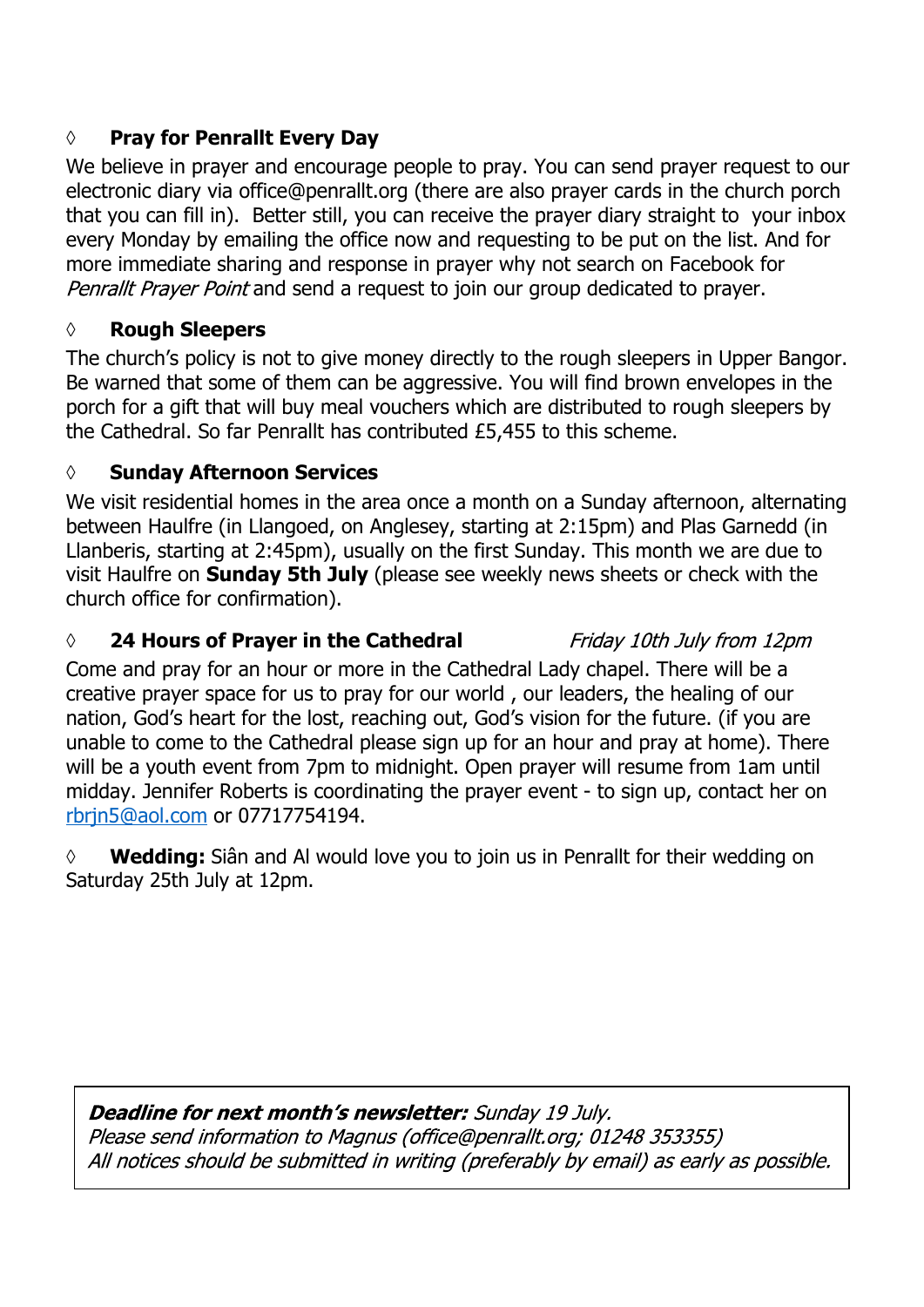#### "Come with me to a quiet place and get some rest" – Mark 6:31

Up until 18 months ago I was a minister with special responsibility for older people in Ashby de la Zouch, in the Midlands. During my ministry, the older people I served taught me the wisdom of pacing myself slowly; the beauty and challenge of solitude and silence; and the value of taking time to listen for God's still small voice in the midst a busy and noisy world.

So when the time came, after ten years, to maybe move on, I felt a call into the quiet, slow-paced retreat ministry that God and God's people had been preparing me for.

Heddiw is a little, one-bedroom cottage right next to our house on Anglesey where we offer a place in return for a donation to charity for those needing to spend time alone with God, to receive rest and refreshment in a quiet place beyond the mountains of their everyday lives.

Some of the people who come are in some sort of transition in their lives, with decisions to make, or the past to reflect on. Some are carers who come for respite. Some wisely plan a quiet space before a busy time. Some need a safe hiding place for a while.

My role is to prayerfully prepare that space so they may find or renew their relationships with God themselves. A space where they feel loved and cared for, safe and without interruptions. Gardens to sit in, mountains to look at and reflect on, an art room to play in, a stocked fridge, freezer and bookshelf, a comfy bed to sleep in.

And, if needed, my role is to share a welcome meal; a listening, nonjudgemental, confidential ear, or a more structured timetable of spiritual direction, and sometimes at the end - prayer, or communion to send them on their way.

It has been lovely to explore a new ministry, this time with my husband, Nigel, who is brilliant at encouraging, administrating – and reminding me of my boundaries!! So we would value your prayers for this retreat ministry, and if anytime someone crosses your path who you think may need to come away with Jesus to a quiet place for a few hours, a day, a week – gently point them towards Heddiw.

Thank you,

Rev Dr Diane Holmes

For more information, please contact Diane on 01248 430492 or email dibach55@hotmail.com